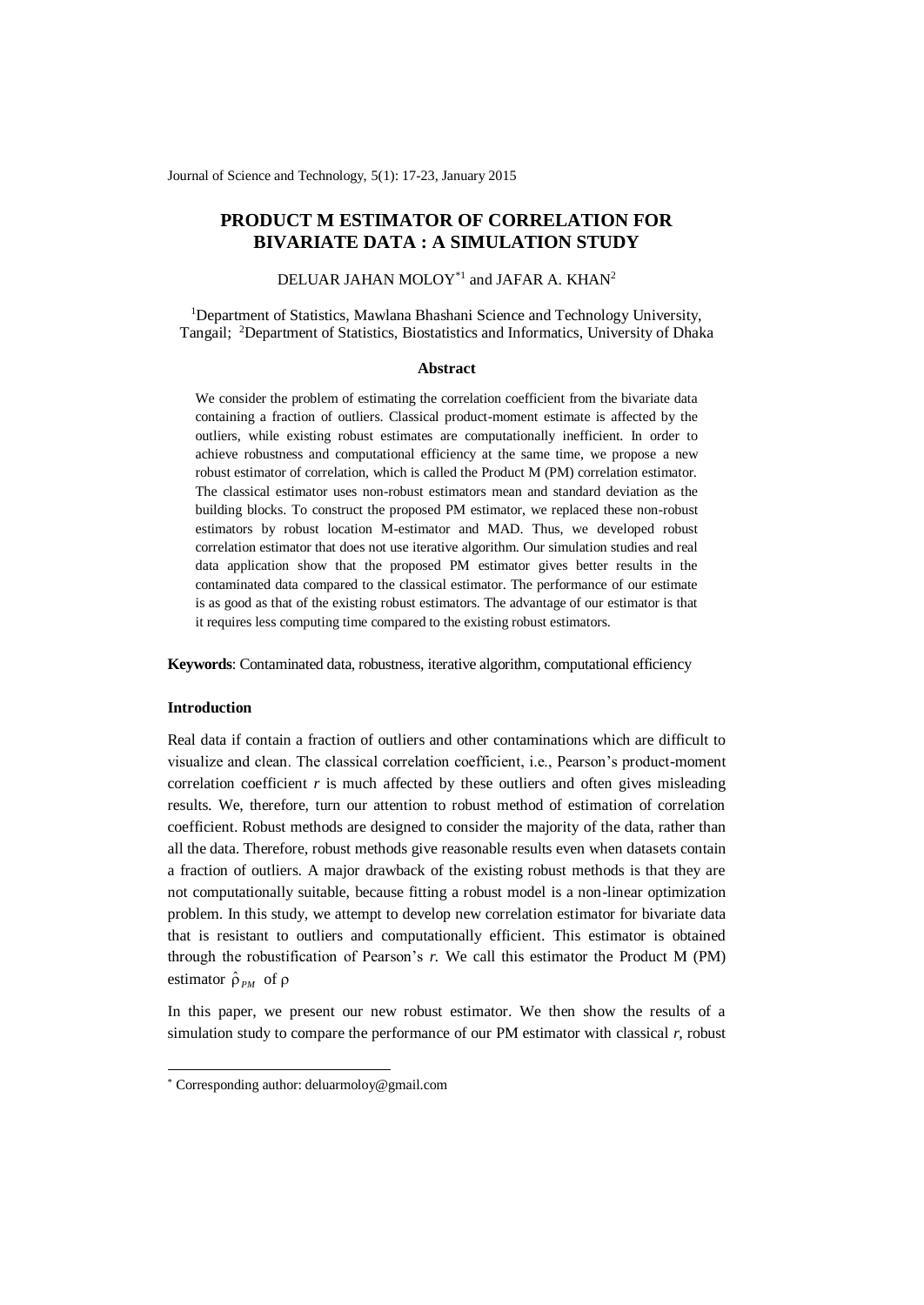MVE estimator (Rousseeuw, 1985) and Median product (MP) estimator (Shafiullah, 2009; Shafiullah and Khan, 2011)

#### **Product M Correlation Estimator**

Pearson's product-moment correlation estimator *r* can be expressed as

$$
r = mean(Z_x \times Z_y)
$$

where,  $Z_x = (x - \bar{x})/s_x$  and  $Z_y = (y - \bar{y})/s_y$  are the standardized variables, the standardization being done by using classical estimates arithmetic mean and standard deviation. A simple robustification of *r* can be obtained by replacing the mean and standard deviation by the location M-estimator (Huber, 1964) and MAD (Median Absolute Deviation) respectively. Thus, an initial robust estimator, denoted by  $r<sub>l</sub>$ , is obtained as

$$
r_{I} = M\big(Q_{x} \times Q_{y}\big)
$$

where, M stands for M-estimator,  $Q_x$  and  $Q_y$  are robust standardized variables defined as

$$
Q_x = (x - M(x))/MAD(x)
$$
 and  $Q_y = (y - M(y))/MAD(y)$ 

We consider  $r_i$  as an initial robust estimator, because the range of  $r_i$  is different that of the classical correlation estimator *r.* This is elaborated below.

When the data follows bivariate normal distribution and there is perfect positive correlation between X and Y (i.e.,  $\rho = 1$ ), we have  $Q_x = Q_y = Q$ . This gives

$$
r_1(\text{max}) = M(Q^2)
$$
 and  $r_1(\text{min}) = -M(Q^2)$ 

where,  $Q^2 \sim \chi_{(1)}^2$ . The M-estimate of  $\chi_1^2$  random variable for sample of size 1000000 (one million) is .5318. Thus we have  $-0.5318 \le r_I \le 0.5318$ .

In order to obtain the final estimator, i.e., PM correlation estimator  $\hat{\rho}_{PM}$ , we make a transformation of  $r_1$ . First, let us define  $\rho_1 = \lim r_1$ . Since  $\rho_1 \neq \rho$ , we conduct a numerical study of the functional relationship  $\rho_I = g(\vec{\rho})$ . Table 1 shows the values of  $\rho_I$ corresponding values of  $\rho$  between 0.00 and 0.99 with interval 0.01.

For each value of  $\rho$  in the table 1, we obtained the corresponding value of  $\rho$ <sub>l</sub> using a bivariate normal sample of size  $n = 1$  million. For any negative value of  $\rho$ , the value of  $\rho_l$  corresponds to the value of  $|\rho|$ , but with a negative sign.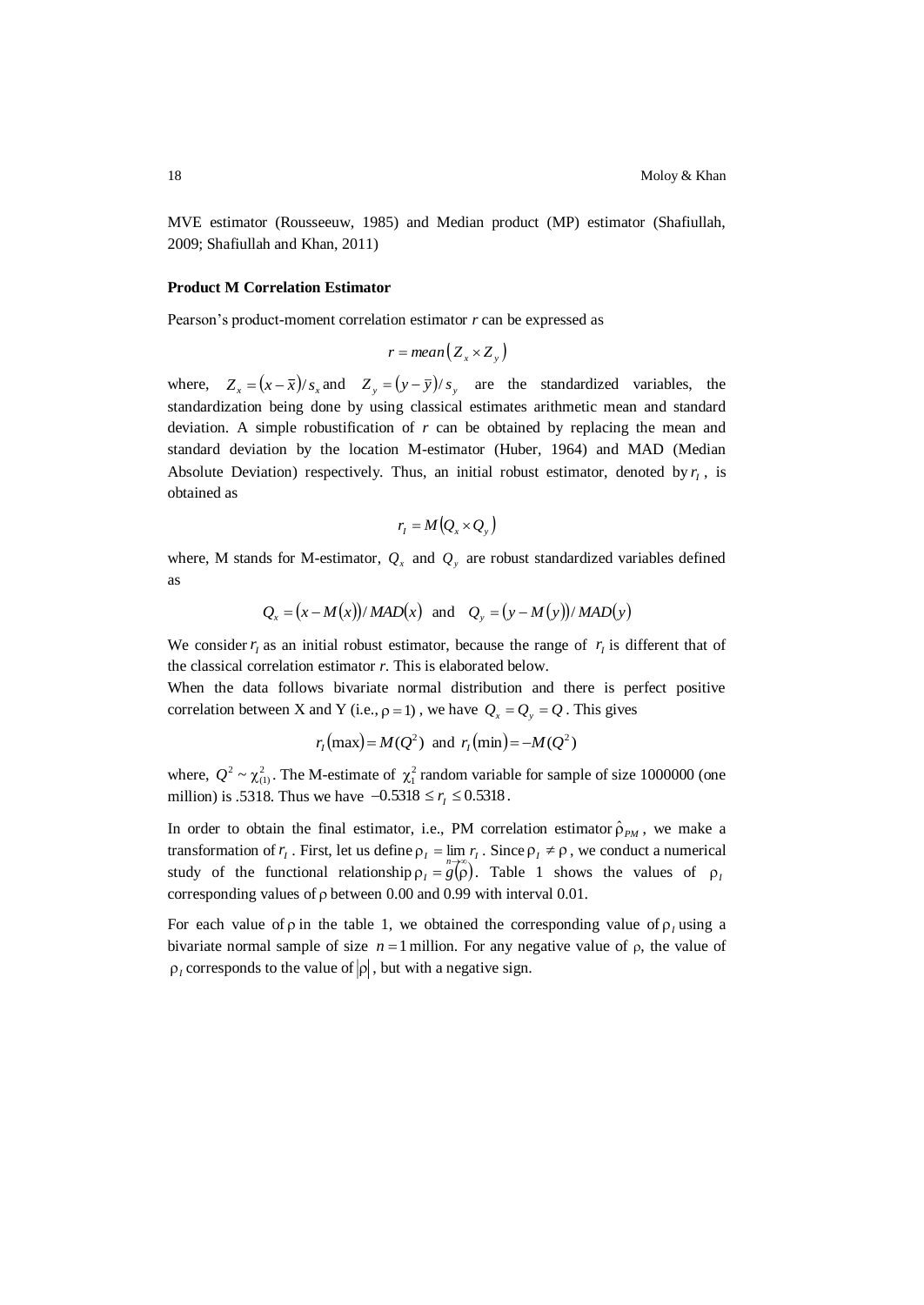

**Fig. 1.** Relationship between  $\rho$  and  $\rho_I$ .

The graphical relationship between the values of  $\rho_1$  against the values of  $\rho$  (Fig. 1). To calculate  $\hat{\rho}_I$  for a particular dataset, we first calculate  $r_I$  from the data and use Table 1 to make the transformation  $\hat{\rho}_{PM} = g^{-1}(r_I)$ . For example, if  $r_I = 0.2322$  for a particular dataset, then Table 1 suggests that  $\hat{\rho}_{PM} = 0.55$ .

| $\rho$                 | .00.  | 0.01  | .02   | .03   | .04   | .05   | .06   | .07   | .08   | .09   |
|------------------------|-------|-------|-------|-------|-------|-------|-------|-------|-------|-------|
| $\cdot 0$              | .0001 | .0042 | .0084 | .0125 | .0167 | .0208 | .0249 | .0289 | .0331 | .0375 |
| $\cdot$ 1              | .0416 | .0458 | .0499 | .0541 | .0582 | .0582 | .0666 | .0707 | .0749 | .0790 |
| .2                     | .0832 | .0874 | .0915 | .0956 | .0998 | .1040 | .1082 | .1124 | .1165 | .1207 |
| .3                     | .1249 | .1290 | .1332 | .1374 | .1415 | .1456 | .1498 | .1540 | .1582 | .1625 |
| $\cdot$ 4              | .1667 | .1709 | .1752 | .1795 | .1838 | .1881 | .1924 | .1968 | .2010 | .2054 |
| .5                     | .2098 | .2143 | .2187 | .2232 | .2277 | .2322 | .2367 | .2413 | .2459 | .2505 |
| .6                     | .2552 | .2599 | .2648 | .2696 | .2744 | .2794 | .2845 | .2897 | .2949 | .3001 |
| .7                     | .3055 | .3109 | .3165 | .3221 | .3280 | .3339 | .3399 | .3461 | .3525 | .3591 |
| $\cdot$ <sup>8</sup> . | .3658 | .3726 | .3798 | .3872 | .3946 | .4023 | .4102 | .4184 | .4271 | .4361 |
| .9                     | .4458 | .4549 | .4640 | .4732 | .4822 | .4907 | .4992 | .5078 | .5160 | .5242 |

Table 1. Values of  $\rho_I$  for different values of  $\rho$ .

We now conduct simulation studies to examine the performance of the proposed PM estimator and compare it with classical estimator *r* and existing robust estimators  $\hat{\rho}_{MVE}$ and  $\hat{\rho}_{MP}$ .

## **Simulations**

We first carried out a simulation to show that Pearson's product-moment correlation estimator  $r$  is sensitive to outliers while the existing robust MVE (Minimum Volume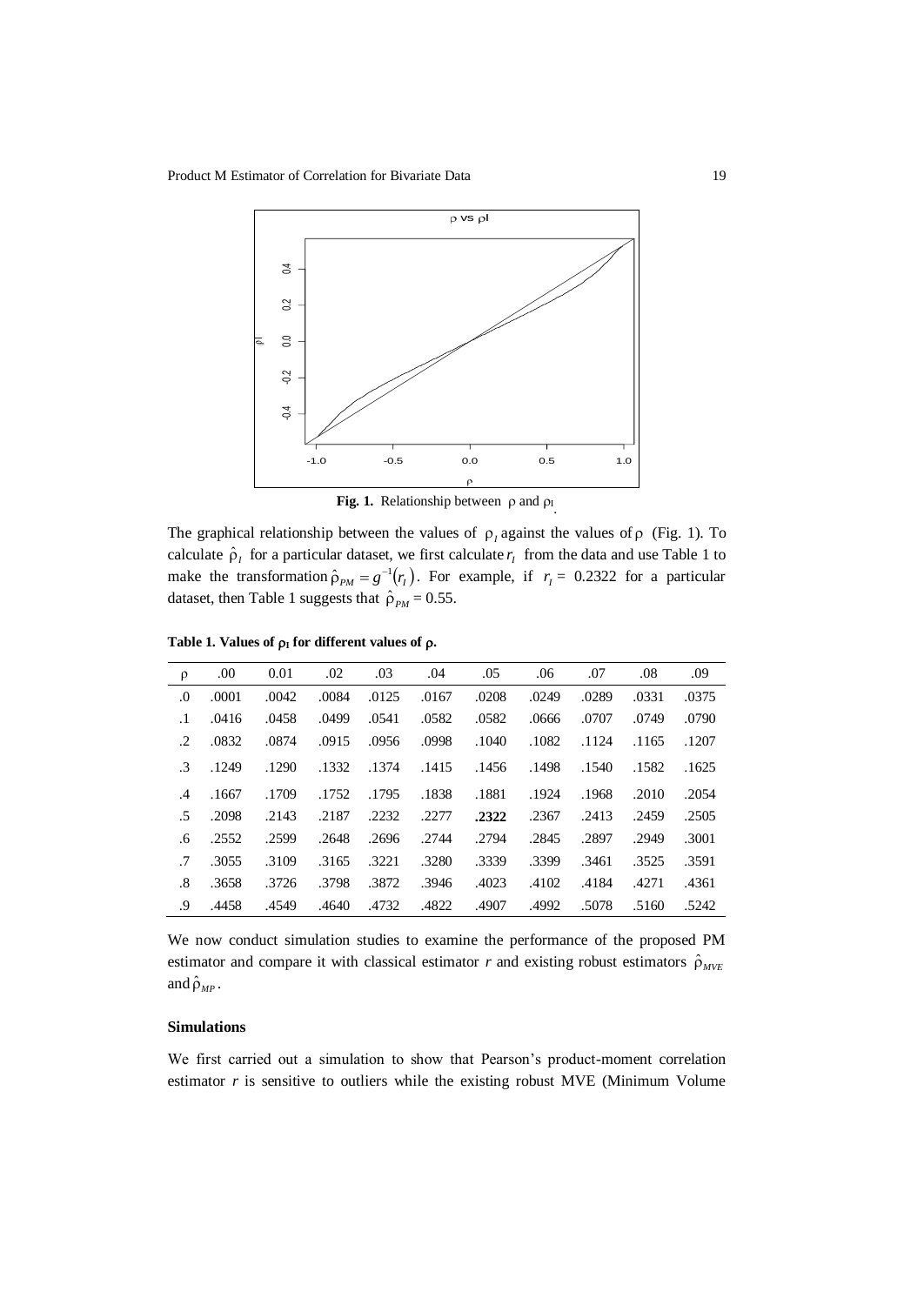Ellipsoid), MPE (Median Product Estimator) and the proposed robust MP estimators are resistant to outliers. For this, we plot the sampling distributions of these estimators for both clean and contaminated data. We then conducted another simulation study to compare the features of  $\hat{\rho}_{PM}$ ,  $\hat{\rho}_{MVE}$  and  $\hat{\rho}_{MP}$  with respect to standard error, magnitude of bias and CPU time required. We used statistical software R to carry out the simulations.

### **Robustness of the estimator**

In this subsection, we examine the robustness of our proposed estimator along with classical  $r$  and robust MVE and MP estimators. We generate 200 datasets each of size  $n =$ 1000 from bivariate normal distribution with  $p = 0.5$ . For each dataset, we calculated PM correlation estimate  $\hat{\rho}_{PM}$  along with classical estimate r and existing robust estimates  $\hat{\rho}_{_{MVE}}$  and  $\hat{\rho}_{_{MP}}$ .



**Fig. 2.** Sampling distribution of *r*,  $\hat{\rho}_{MVE}$ ,  $\hat{\rho}_{MP}$  and  $\hat{\rho}_{PM}$  for clean data.

Then the datasets are contaminated by replacing a fraction of it by outliers. Each observation of a variable is assigned probability 0.025 of being replaced by a large number. Therefore, the probability that any particular row of the dataset will be contaminated is  $1-(1-0.025)^2$ , which means approximately 5% of the rows will be contaminated. We then calculated the four estimates again from the contaminated data.

We plotted the sampling distributions of the four estimators for both clean and contaminated data sets. For clean data, figure 2 reveals that all the four estimators give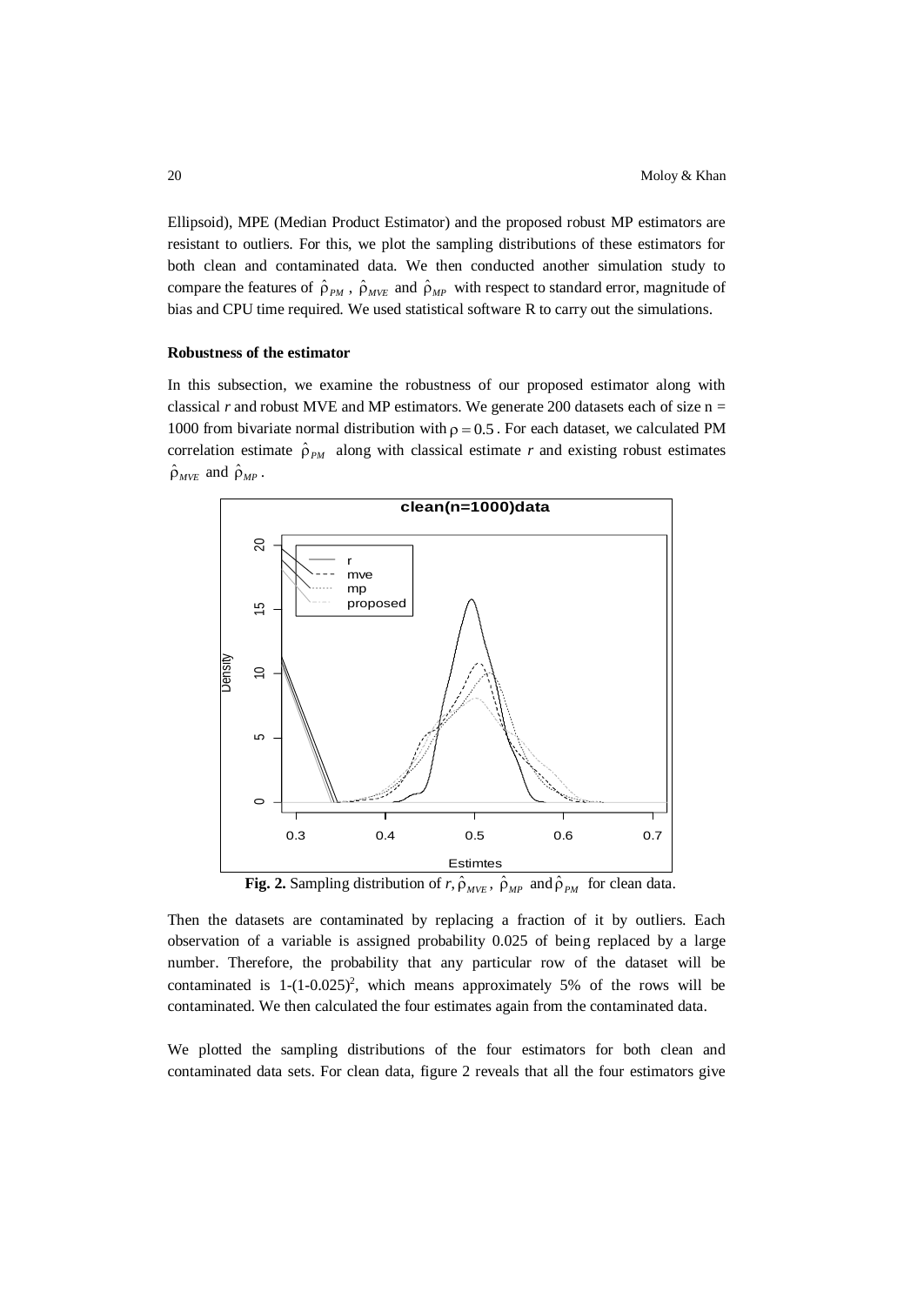similar results for clean data. But the classical estimator *r* is the best choice because it has smaller standard error.



**Fig. 3.** Sampling distribution of *r*,  $\hat{\rho}_{MVE}$ ,  $\hat{\rho}_{MP}$  and  $\hat{\rho}_{PM}$  for contaminated data.

The sampling distributions of *r*,  $\hat{\rho}_{MVE}$ ,  $\hat{\rho}_{MP}$  and  $\hat{\rho}_{PM}$  for contaminated data (Fig. 3). We see that the classical estimator *r* is drastically affected by the outliers, because its density plot does not even include the true parameter  $\rho = 0.5$ . On the other hand, the robust  $\hat{\rho}_{MP}$ estimator does not estimate the parameter properly but  $\hat{\rho}_{MVE}$  and  $\hat{\rho}_{PM}$  estimators estimate the parameter properly and not affected by the outliers.

 $\hat{\rho}_{_{PM}}$  versus  $\hat{\rho}_{_{MVE}}$  and  $\hat{\rho}_{_{MP}}$ 

Here we considered three different sample sizes:  $n = 25$ ,  $n = 100$ ,  $n = 400$ . For each sample size, we generated 200 contaminated datasets form bivariate normal distribution with  $\rho = 0.1$ ,  $\rho = 0.5$  and  $\rho = 0.9$ .

**Table 2. Standard error, Magnitude of bias and elapse computing time of MVE, MP and PM estimators** Criteria  $\rho \qquad n = 25$   $n = 100$   $n = 400$ 

| Criteria                     | ρ   | $n = 25$   |      |      | $n = 100$  |      |           | $n = 400$  |      |           |
|------------------------------|-----|------------|------|------|------------|------|-----------|------------|------|-----------|
|                              |     | <b>MVE</b> | MP   | PM   | <b>MVE</b> | МP   | <b>PM</b> | <b>MVE</b> | MP   | <b>PM</b> |
| Standard error               | 0.1 | .330       | .230 | .300 | .154       | .137 | .161      | .074       | .066 | .076      |
|                              | 0.5 | .267       | .225 | .252 | .120       | .125 | .130      | .056       | .065 | .070      |
|                              | 0.9 | .079       | .184 | .163 | .032       | .074 | .080      | .014       | .038 | .039      |
|                              | 0.1 | .003       | .129 | .009 | .006       | .099 | .000      | .0009      | .093 | .009      |
| Magnitude of bias            | 0.5 | .018       | .246 | .055 | .008       | .147 | .029      | .0000      | .129 | .027      |
|                              | 0.9 | .010       | .296 | .153 | .003       | .158 | .089      | .0000      | .153 | .091      |
| Elapse computing time (sec.) | 0.1 | 1.61       | 0.15 | 0.44 | 2.50       | 0.21 | 0.75      | 9.88       | 0.19 | 0.72      |
|                              | 0.5 | 1.66       | 0.27 | 0.23 | 2.60       | 0.29 | 0.51      | 9.64       | 0.23 | 0.86      |
|                              | 0.9 | 1.62       | 0.13 | 0.28 | 2.51       | 0.27 | 0.62      | 9.49       | 0.24 | 0.92      |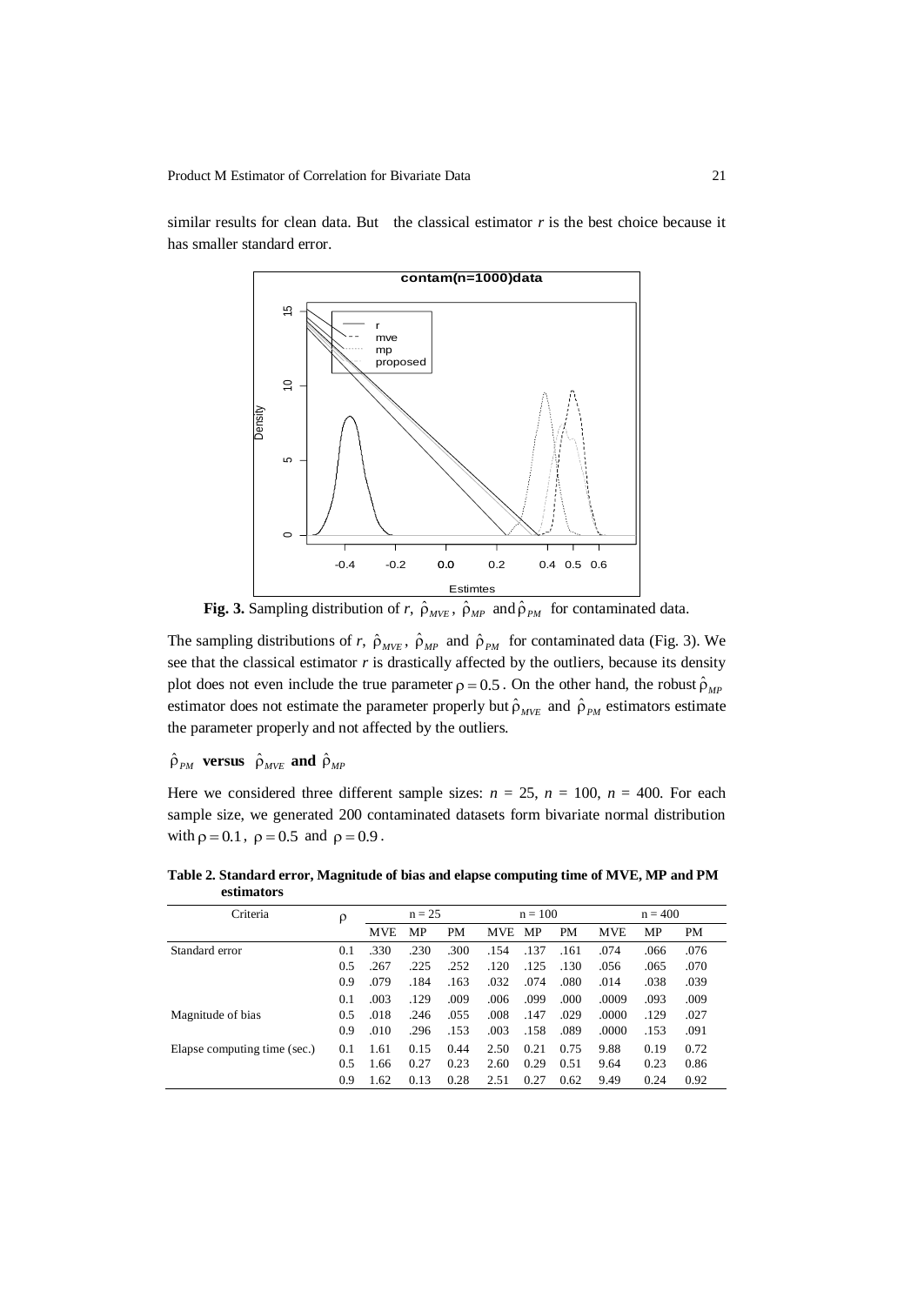Table 2 represents the standard error, magnitude of bias and elapse computing time for  $\hat{\rho}_{MVE}$ ,  $\hat{\rho}_{MP}$  and  $\hat{\rho}_{PM}$ .

We see that standard error and magnitude of bias of our proposed estimator PM are larger than MVE estimator but smaller than MP estimator. On the other hand PM estimator takes less time than existing MVE estimator but more time than MP estimator. Though PM estimator takes more time than MP, PM provides better result than MP.

#### **Application: Motorola vs Market Data**

We apply the proposed PM estimator along with classical estimator *r* to Motorola vs. Market data (Adrover, Salibian-Barrera and Zamar, 2002). The response variable (Y) is the difference between the monthly Motorola returns and the returns on 30-day US Treasury bills. The explanatory variable  $(X)$  is the difference between the monthly Market returns and the returns on 30-day US Treasury bills.



Fig. 4. A scatter plot of motorola return vs. market return.

First, we obtain the two estimates from the original data that contain possible outliers. Then based on the scatter plot (figure 4), we removed three outlying observations from the data and calculate the two estimates again. The results show as below:

**Table 3. Different correlation estimates for Motorola vs. Market data**

| Method of estimation                 | Estimate of $\rho$ |                   |  |  |  |
|--------------------------------------|--------------------|-------------------|--|--|--|
|                                      | Clean data         | Contaminated data |  |  |  |
| Classical (Pearson's product moment) | 0.635              | 0.596             |  |  |  |
| Proposed robust (MP)                 | 0.610              | 0.590             |  |  |  |